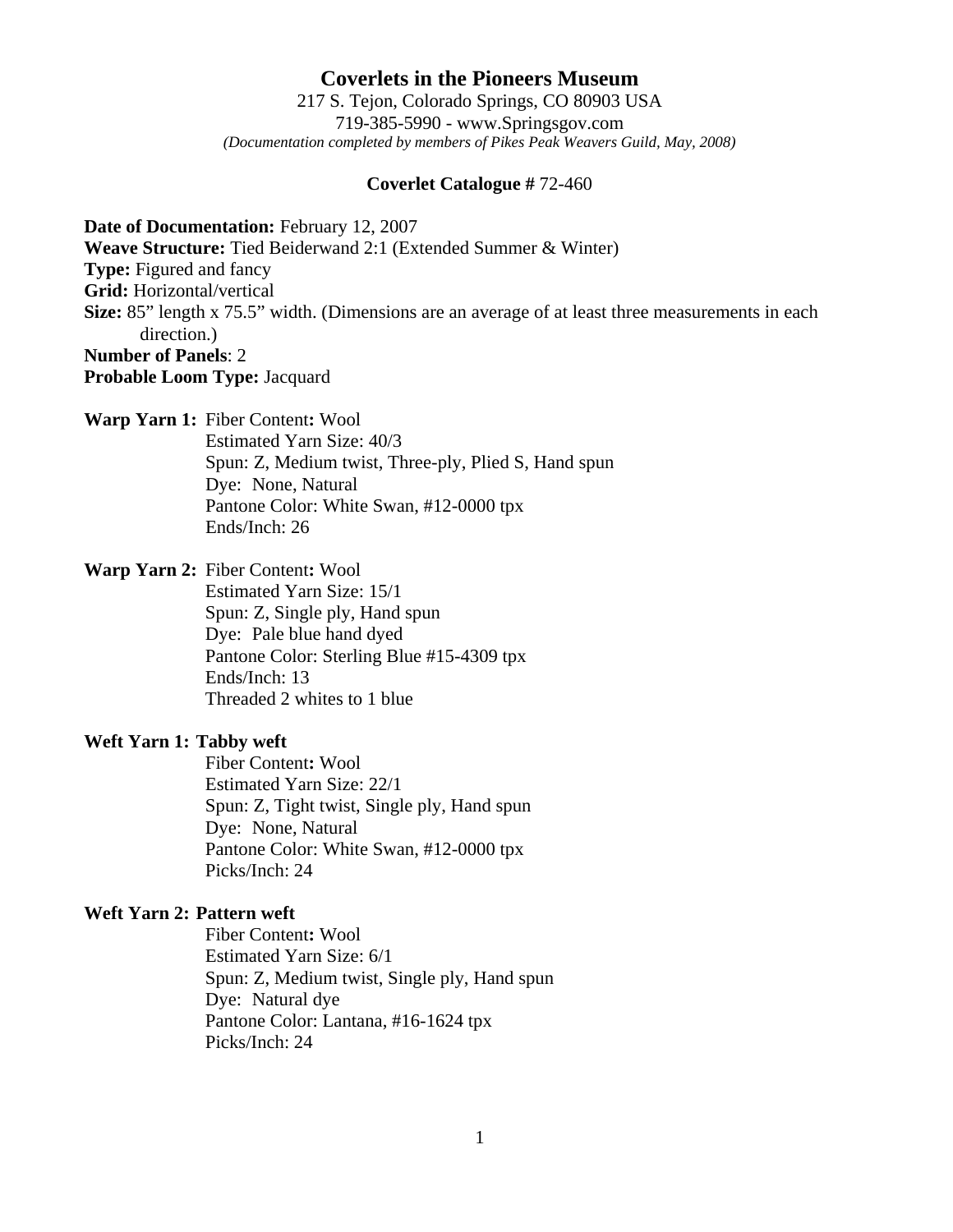# **Weft Yarn 3: Pattern weft**

|                                         | <b>Fiber Content: Wool</b>                                                               |
|-----------------------------------------|------------------------------------------------------------------------------------------|
|                                         | Estimated Yarn Size: 6/1                                                                 |
|                                         | Spun: Z, single ply, Hand spun                                                           |
|                                         | Dye: Blu                                                                                 |
|                                         | Pantone Color: Insignia Blue, #19-4028 tpx                                               |
|                                         | Picks/Inch: 24                                                                           |
| Edge:                                   | Top and bottom fringed (or raveled). Sides are selvages in worn condition.               |
| <b>Border:</b>                          | Integrated, not the same motif. Borders are a double row of stars surmounted by turkey-  |
|                                         | like eagles holding 2 arrows in each foot with an apple tree in between each eagle pair. |
|                                         | Corner motif is separate and has woven in date of 1849 and 2 small branches or corn      |
|                                         | stalks.                                                                                  |
|                                         | No border on the top.                                                                    |
| <b>Weaving:</b>                         | Pattern squared: No                                                                      |
|                                         | Borders mitered: No                                                                      |
|                                         | Threading errors: No                                                                     |
|                                         | Treadling errors: No                                                                     |
|                                         | Even beat: Yes                                                                           |
|                                         | Panels match: Yes, hand sewn                                                             |
| <b>Condition:</b><br><b>Circa: 1849</b> | Shows some wear and repairs of holes, numerous stains                                    |

**Date Received by museum**: 1972, Gift **Donor:** Mrs. John Broadbent

**Inscription:** Weaver's corner block with date

**Museum Note:** (includes history prior to museum ownership and other information in museum files):

 "80"x81" handwoven spread (sic) with rose and navy flower, eagles, roses, trees, and leaves pattern on ecru background. Woven into the spread in rose colored letter is the date 1849. The owner of the spread (sic) was Mr. John Aaron Broadbent (1888-1953). Mr. Broadbent attended and graduated from Arkansas City School and attended college in Kansas City. Mr. Broadbent came to Colo. Spgs. In 1912, and was employed at Kaufman's. Later he worked for the City of Colo. Spgs as utilities Manager for the Ute Pass Area. He also had an Insurance Co. and Real Estate Firm in Manitou Spgs."

# **Museum History: Storage:** 4-2-5-6

□ Cleaning (Dates/Method): 1/76

**Analysis/Speculation**: A jacquard coverlet with madder and indigo pattern yarns in a Tied Beiderwand structure. The indigo yarn is used over the star and whirl wind motifs in the ground pattern. The madder yarn is used over the roses motif in the ground pattern.

# **For further information on the weaver or coverlets with similar motifs or design features see:**